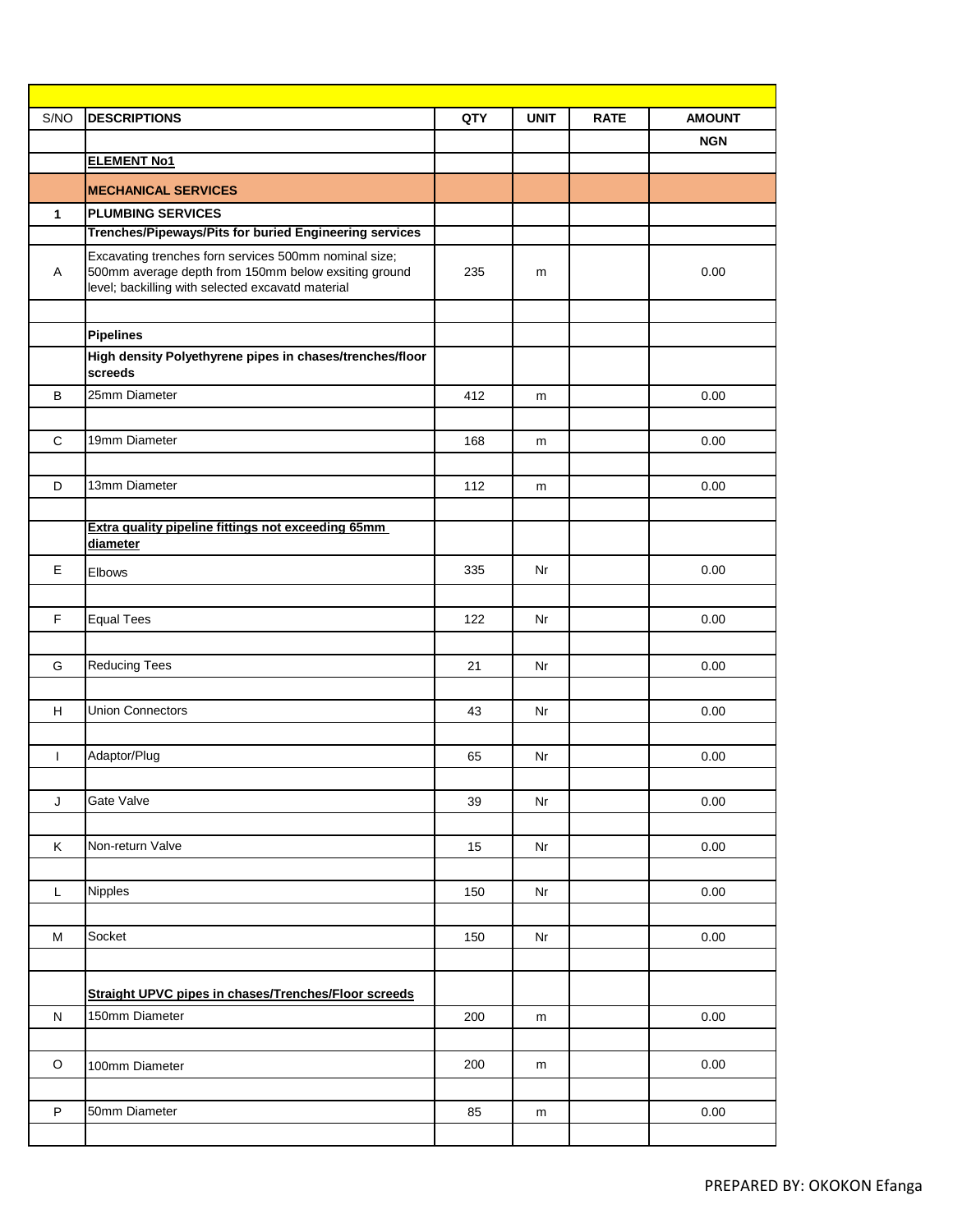| Q              | Vent cowl                                                                                                                                                                                                                                                                                                                                                                                                                                                                                               | 25           | Nr | 0.00 |
|----------------|---------------------------------------------------------------------------------------------------------------------------------------------------------------------------------------------------------------------------------------------------------------------------------------------------------------------------------------------------------------------------------------------------------------------------------------------------------------------------------------------------------|--------------|----|------|
|                |                                                                                                                                                                                                                                                                                                                                                                                                                                                                                                         |              |    |      |
| R              | Sockets/Traps                                                                                                                                                                                                                                                                                                                                                                                                                                                                                           | 18           | Nr | 0.00 |
|                |                                                                                                                                                                                                                                                                                                                                                                                                                                                                                                         |              |    |      |
|                | <b>1/Carried to collections</b>                                                                                                                                                                                                                                                                                                                                                                                                                                                                         |              |    | 0.00 |
| $\overline{2}$ |                                                                                                                                                                                                                                                                                                                                                                                                                                                                                                         |              |    |      |
|                | <b>General Pipeline Equipment</b><br>supply and install sanitary equipment as may be directed                                                                                                                                                                                                                                                                                                                                                                                                           |              |    |      |
|                | by the Engineer, with all the accessories for complete<br>installation                                                                                                                                                                                                                                                                                                                                                                                                                                  |              |    |      |
| Α              | white glazed vitreous wash hand basin size 500mm x 450mm<br>x 18mm deep complete with pedestal                                                                                                                                                                                                                                                                                                                                                                                                          | 28           | Nr | 0.00 |
|                | white glazed vitreous low level water closet suit complete with                                                                                                                                                                                                                                                                                                                                                                                                                                         |              |    |      |
| B              | plastic seat cover                                                                                                                                                                                                                                                                                                                                                                                                                                                                                      | 21           | Nr | 0.00 |
|                |                                                                                                                                                                                                                                                                                                                                                                                                                                                                                                         |              |    |      |
| C              | double bowl kitchen sink                                                                                                                                                                                                                                                                                                                                                                                                                                                                                | 4            | Nr | 0.00 |
|                |                                                                                                                                                                                                                                                                                                                                                                                                                                                                                                         |              |    |      |
| D              | 50 Ltr water heater complete with accessories                                                                                                                                                                                                                                                                                                                                                                                                                                                           | 8            | Nr | 0.00 |
|                |                                                                                                                                                                                                                                                                                                                                                                                                                                                                                                         |              |    |      |
| E              | Chrome plated shower stand                                                                                                                                                                                                                                                                                                                                                                                                                                                                              | 6            | Nr | 0.00 |
|                |                                                                                                                                                                                                                                                                                                                                                                                                                                                                                                         |              |    |      |
| F.             | Chrome plated toilet roll holder                                                                                                                                                                                                                                                                                                                                                                                                                                                                        | 21           | Nr | 0.00 |
|                | <b>Septic Tank</b>                                                                                                                                                                                                                                                                                                                                                                                                                                                                                      |              |    |      |
| G              | 225mm thick sandcrete blocks, 50mm thick pre-cast fabric<br>mesh reinforced conctere waffle wall, covered with 100mm<br>mesh reinforced concrete slab with cast iron manhole cover,<br>rendered internally with water proof cement sand motar (1:3)<br>mix and floor screed in 25mm thick cement sand mortar (1:4)<br>finished to fall. the septic tanks attached to manholes<br>constructed as described, including pipeworks, excavation,<br>backfilling and disposal of surplus excavated materials. | 3            | Nr | 0.00 |
|                |                                                                                                                                                                                                                                                                                                                                                                                                                                                                                                         |              |    |      |
|                | 2/Carried to collections                                                                                                                                                                                                                                                                                                                                                                                                                                                                                |              |    | 0.00 |
|                |                                                                                                                                                                                                                                                                                                                                                                                                                                                                                                         |              |    |      |
| 3              | <b>Borehole Drilling and Installation</b><br>Geophysical investigation of area for location of most suitable                                                                                                                                                                                                                                                                                                                                                                                            |              |    |      |
| A              | point for drilling                                                                                                                                                                                                                                                                                                                                                                                                                                                                                      | $\mathbf{1}$ | Ls | 0.00 |
|                |                                                                                                                                                                                                                                                                                                                                                                                                                                                                                                         |              |    |      |
| B              | Drilling in sedementary formation to appropriate depth and<br>diameter                                                                                                                                                                                                                                                                                                                                                                                                                                  | 180          | m  | 0.00 |
|                |                                                                                                                                                                                                                                                                                                                                                                                                                                                                                                         |              |    |      |
| $\mathbf C$    | supply and install working casing                                                                                                                                                                                                                                                                                                                                                                                                                                                                       | 1            | Ls | 0.00 |
| D              | Backfilling and sealing abortive Borehole                                                                                                                                                                                                                                                                                                                                                                                                                                                               | 1            | Ls | 0.00 |
|                |                                                                                                                                                                                                                                                                                                                                                                                                                                                                                                         |              |    |      |
| Е              | 150mm diameter steel casing with stainless steel screens                                                                                                                                                                                                                                                                                                                                                                                                                                                | 180          | m  | 0.00 |
|                |                                                                                                                                                                                                                                                                                                                                                                                                                                                                                                         |              |    |      |
|                | <b>3/Carried to collections</b>                                                                                                                                                                                                                                                                                                                                                                                                                                                                         |              |    | 0.00 |